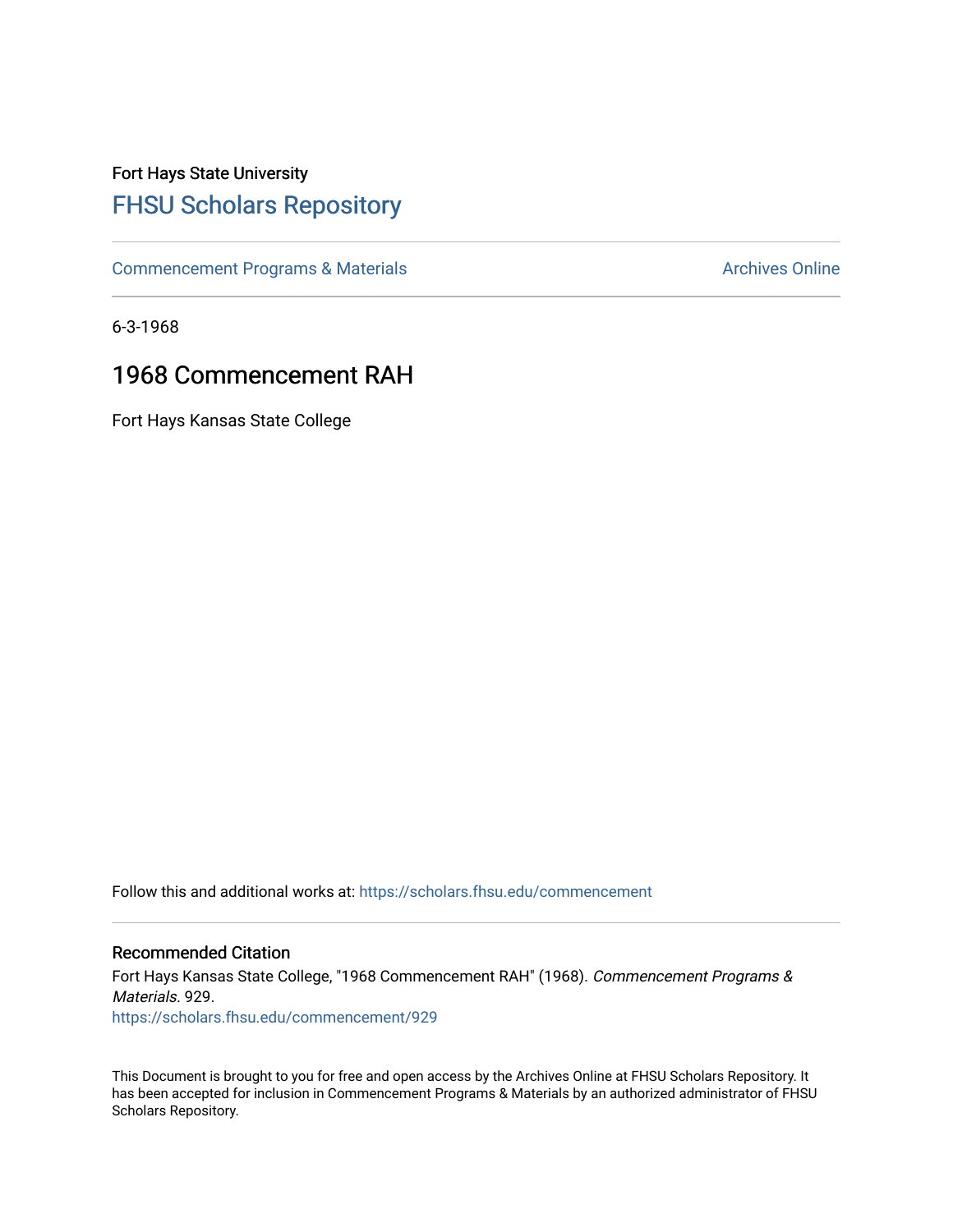## **HONORS CONVOCATION**

Sponsored Jointly by

## THE HONORS PROGRAM

and

PHI KAPPA PHI

Felten-Start Theater Monday Evening, May 13, 1968 Seven-thirty o'clock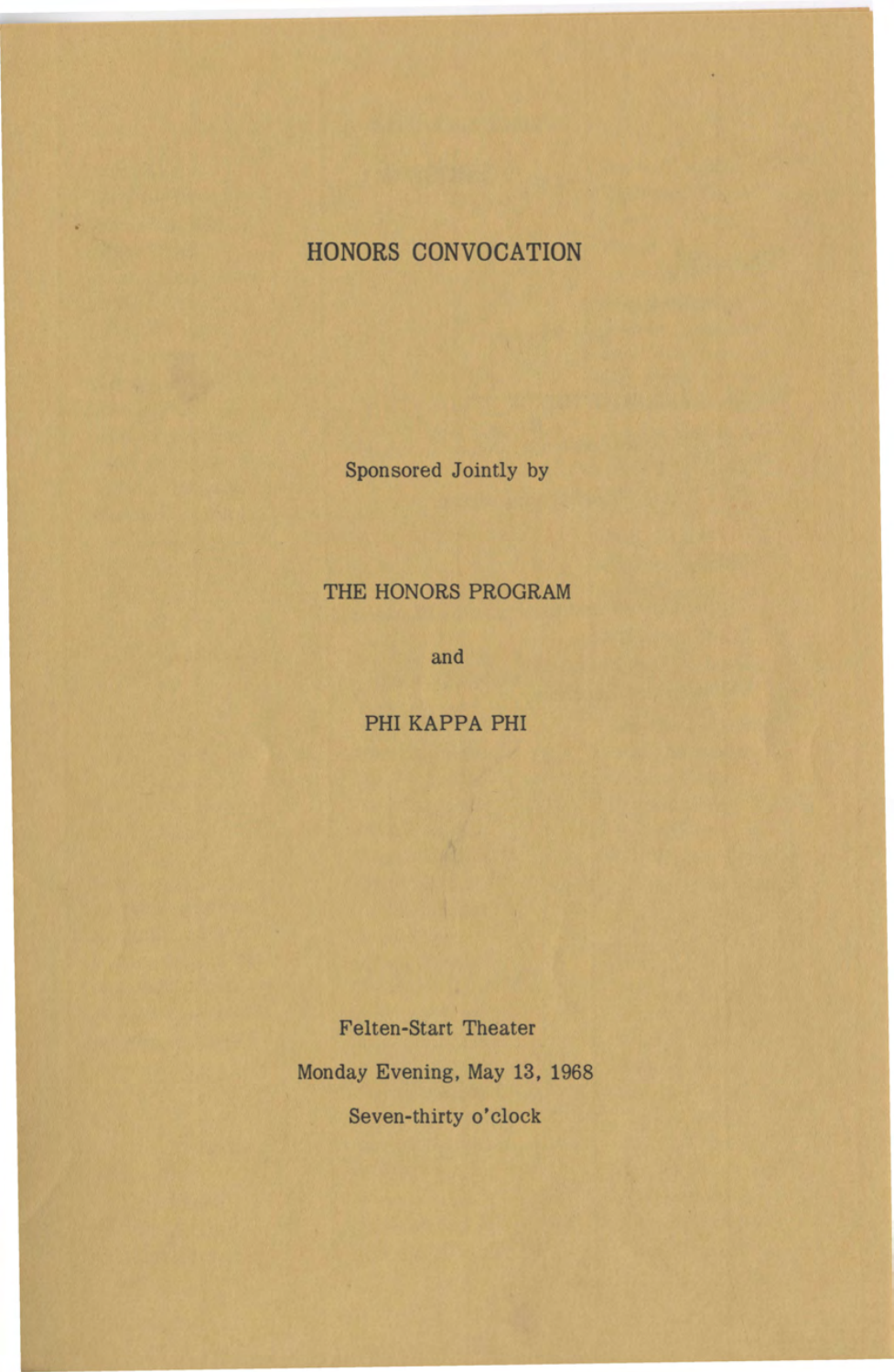### **PROGRAM**

#### PRESIDING --

Jo Anne Murphy Member of Honors Program

#### PRESENTATION OF HONOR STUDENTS --

Dr. John Garwood Dean of Faculty Fort Hays Kansas State College

#### ADDRESS --

"Life, Liberty and the Pursuit of Learning" Dr. Francis Heller Dean of Faculties University of Kansas

### Phi Eta Sigma

Tenell M. Balthazor Richard F. Bretz Philip M. Brokenicky Max E. Burnett Kelly B. Deines Jeffery Ehrlich

Steven R. Hewson David L. Plante Don E. Rynerson Ralph E. Thomm Donald J. Werner Kenneth D. Woods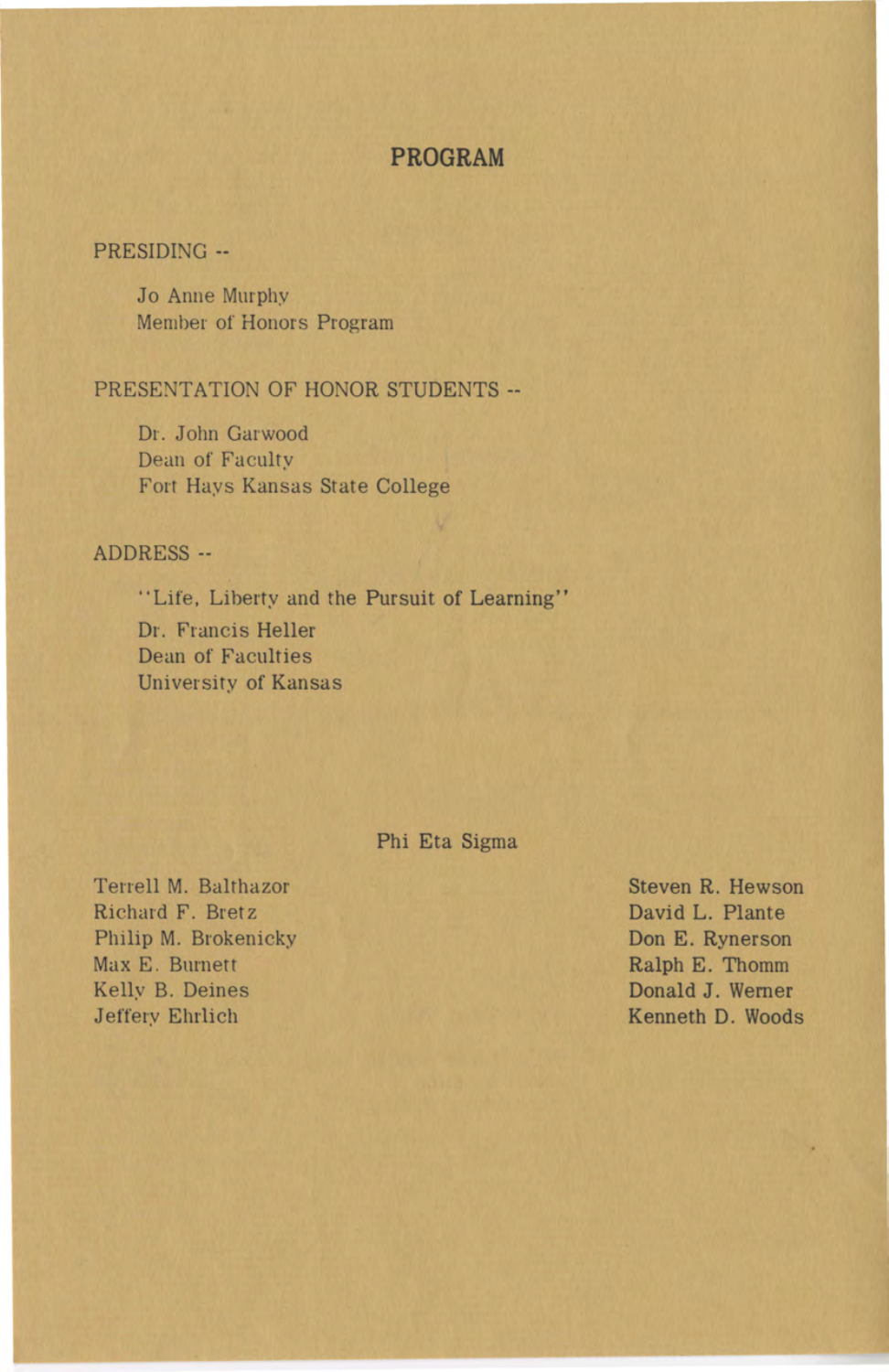#### **Alpha Lambda Delta**

Gwen Beebe Barbara Mohler Terry Jo Bennett Barbara Nelson Jamie Sue Bigham Carolyn Olson Debra Capps Karen Rolf **Jeanne Chronister Carol Ross** Phyllis Cox Joann Schlepp Linda Dreiling Janeen Schneider Susan Friesen Beth Scholle Glenda Gourley Kathleen Sisler Geraldine Heany Sharon Spillman **Janet Hopkins Stephanie Stewart** Barbara Johnson Linda Stieben Shanann Johnston Sheila Tomanek Lynette Kanaga Judy Welker Sheryl Kurtz Elaine Wetzel Joyce Luder Carol Zeman

Deanna Beal Glenda Frisbie J. Mike Myers Gary Bondurant Mary Froelich Sharon Nagel Katherine Bremser Jan Garwood John Nowak Loel Brooks Rick Goddard Alan Piper Bruce Buer Forest Graber Glenda Rolfs Byron Burke Cathy Graham Thomas Sekavec Max Burnett Dennis Hatch Annabel Shiroky Debra Capps James Herren Sharon Spillman Susan Carlson Adam Herrman Martha Steincamp Phyllis Cott Cathleen Johns Gerald Venneberg Virginia Crabtree Larry John son Robert Watkins John Dailey Charles Karlin Hilaria Weber Lynne Davis Danny Keller Helen Wessel Kelly Deines Katherine Kimble Gaylen Williams Leslie Dreiling Alan Klusener Kenneth Woods James Dyck Pamela Kraus Shirley Woodson Stanley Eilert Joyce Luder Anthony Wai Wu Michael Farrell Barbara Mohler Warren Young Donalea Fink Ronald Morford David Zwink

#### Honors Program

Terrell Balthazor Susan Friesen Jo Anne Murphy

Glenda Frisbie Catherine Schreiber

Clark Chipman James Hudson Joseph Thomasson